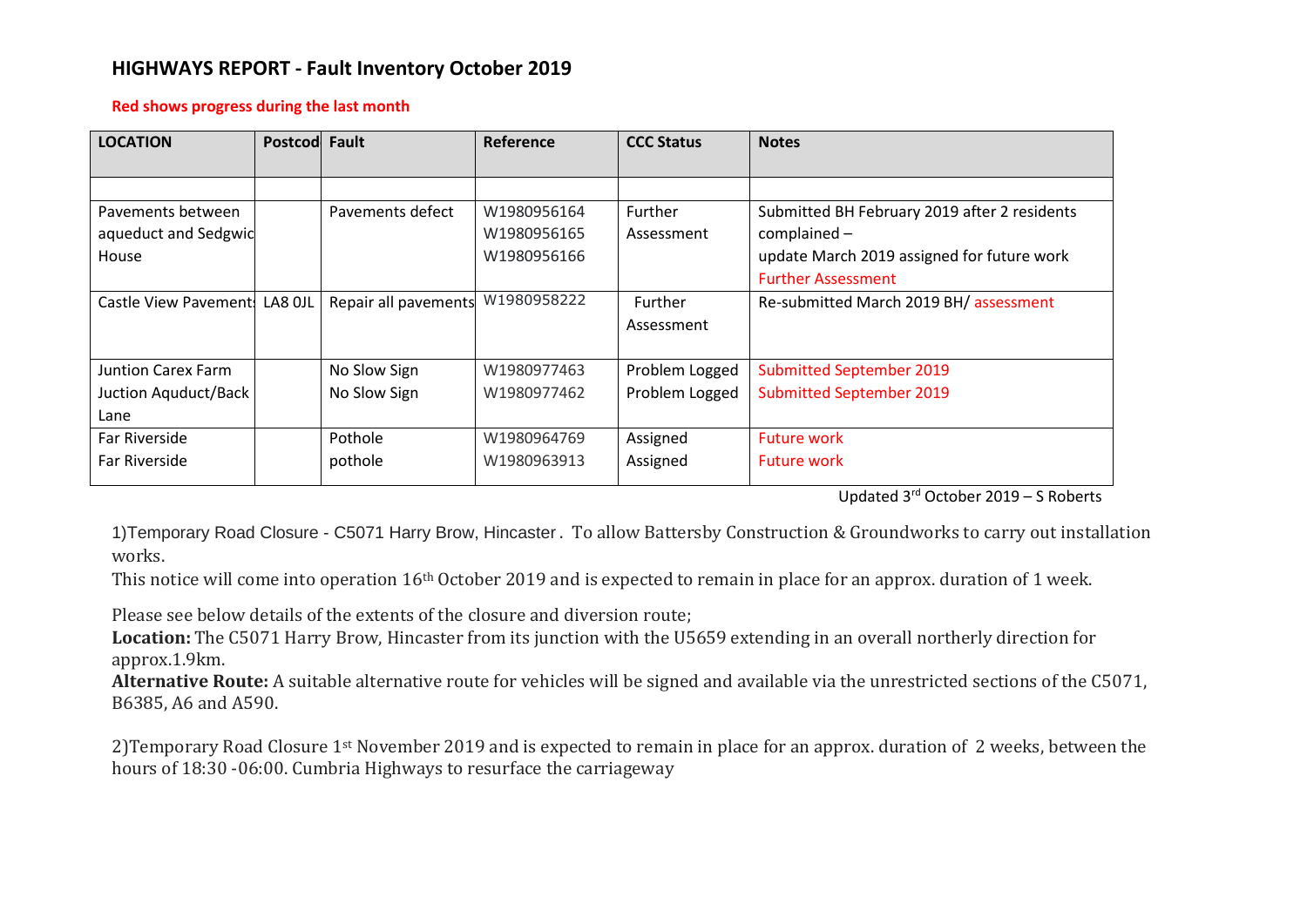**Location:** The A6 Levens Lane, Levens from a point approx. 180m south east of its junction with the C5059 extending in a south easterly direction for approx. 290m.

### **Alternative Route:**

North west bound: via the unrestricted section of the A6 Levens Lane, A590 Brettargh Holt roundabout, Lindale Hill and Crooklands Interchange, A65, B6385, B6384 and A6 Church Street and Princes Way.

South east bound: via the unrestricted section of the A6 Levens Lane, A590 Brettargh Holt roundabout and slip lanes.

N.B. An alternative route for HGV's exceeding 6'6" in width will be available as follows:

Via the unrestricted section of the A6 Levens Lane, A590 Brettargh Holt roundabout, Lindale Hill and Crooklands Interchange, A6070, A6 Arnside, Beetham Road, Church Street and Princes Way.

A way for pedestrians and dismounted cyclists will be maintained at both sites

Parish Clerk reported new Grit Bins required by River Kent and the top of Hill Close, Also Gritt bins in need of refilling – Reported September 2019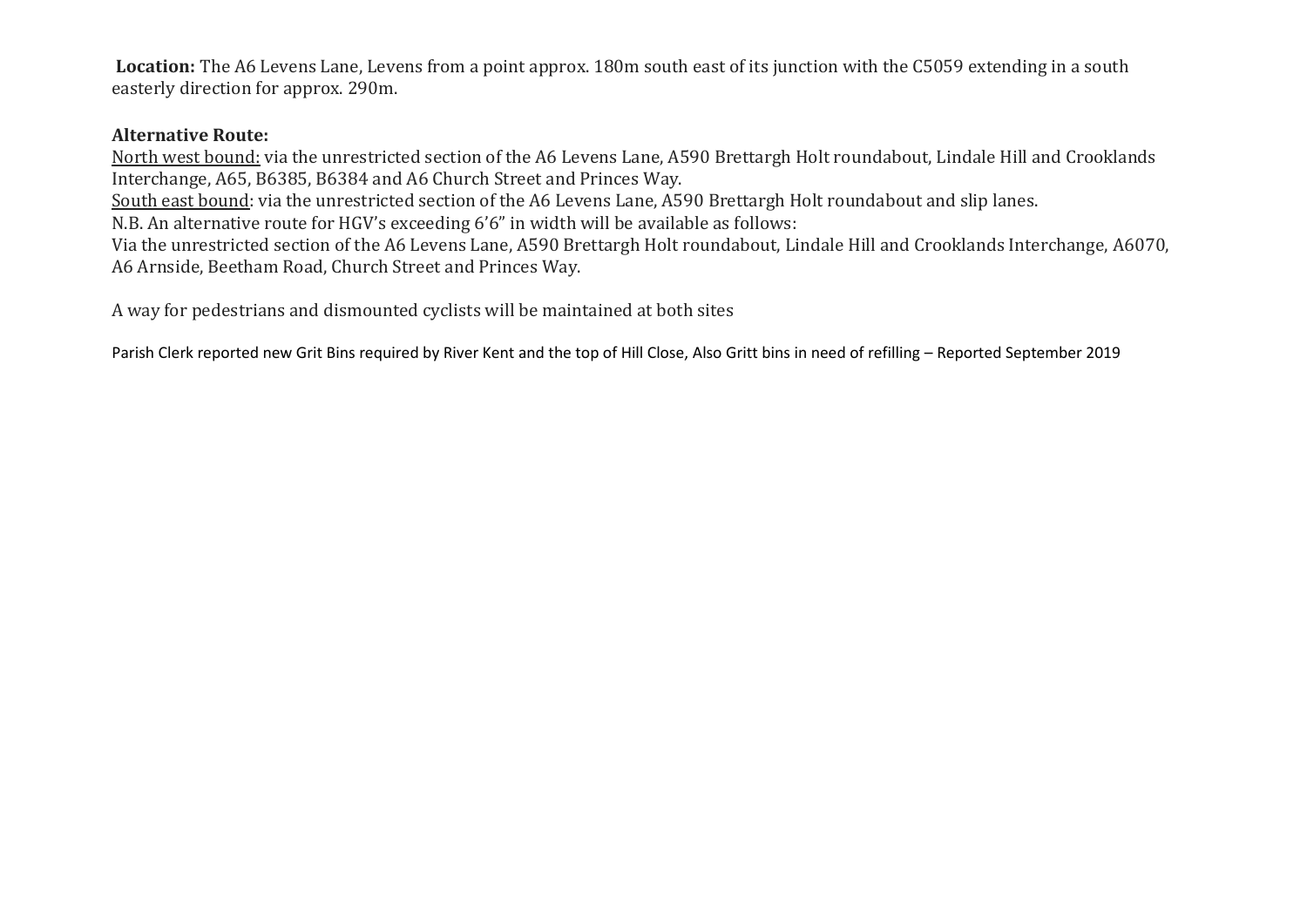

### **Sedgwick Parish Council October 2019**

### **INCIDENTS OF NOTE**

Of Note or with community impact between 6<sup>th</sup> Sept-8<sup>th</sup> Oct

You will be very pleased to know that there have been no crimes or incidents with community impact in your parish between the dates above, however;

Please advise all in the parish to report any suspicious activity or vehicles at the time of happening.

#### **Make sure all out building are secure.**

There have been a number of residential burglaries also in other areas. These have happened in day light hours.

## **Make sure all doors and windows are secure and make sure back doors are locked before opening the front door.**

Please be aware of a new scam targeting the elderly population.

Persons are calling and offering half price TV licenses.

Some folk unfortunately have given over their bank details.